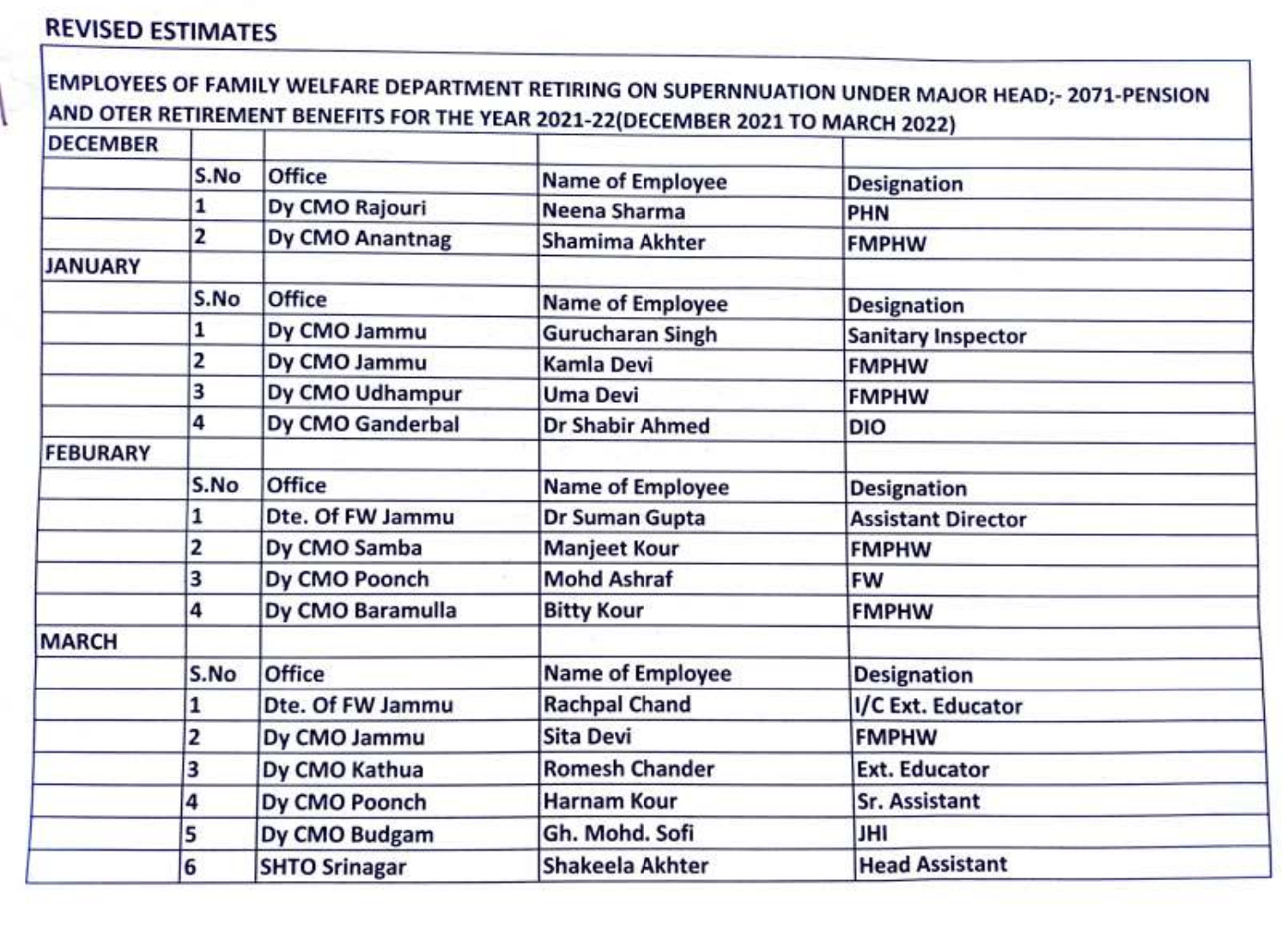| <b>APRIL</b> |    |                         |                        |                          |                              |
|--------------|----|-------------------------|------------------------|--------------------------|------------------------------|
| 2022         |    |                         | S.No Office            | <b>Name of Employee</b>  |                              |
|              |    |                         | Dte of FW J&K          | Mohd. Abdulla            | <b>Designation</b><br>Sr. PA |
|              | 2  |                         | <b>SHTO Jammu</b>      | Anayatullah              | <b>Chauffer</b>              |
|              | 3  | 3                       | Dy CMO Kathua          | <b>Surishta Devi</b>     | LHV                          |
|              | 4  | 4                       | Dy CMO Kathua          | <b>Neelam Sambyal</b>    | <b>FMPHW</b>                 |
|              | 5  | 5                       | Dy CMO Udhampur        | Kamlesh Kumari           | <b>FMPHW</b>                 |
|              | 6  | 6                       | Dy CMO Rajouri         | <b>Sham Dass</b>         | Sr. Asstt.                   |
|              | 7  |                         | Dy CMO Doda            | Nagina Begum             | <b>FMPHW</b>                 |
|              | 8  | 8                       | <b>Dy CMO Anantnag</b> | <b>Maryama Akhter</b>    | <b>FMPHW</b>                 |
|              | 9  | 9                       | Dy CMO Pulwama         | <b>Abdul Gaffar Bhat</b> | Sr. Asstt.                   |
|              | 10 | 10                      | Dy CMO Shopian         | Naseema Bano             | LHV                          |
| <b>MAY</b>   |    |                         |                        |                          |                              |
| 2022         |    | S.No                    | <b>Office</b>          | <b>Name of Employee</b>  | <b>Designation</b>           |
|              | 11 |                         | Dy CMO Kathua          | <b>Hemant Rani</b>       | <b>LHV</b>                   |
|              | 12 | 2                       | Dy CMO Samba           | <b>Som Nath</b>          | Sr. Asstt.                   |
|              | 13 | 3                       | Dy CMO Kulgam          | Naseema Akhter           | <b>FMPHW</b>                 |
|              | 14 | 4                       | Dy CMO Kulgam          | Mahmooda Najar           | LHV                          |
|              | 15 | 5                       | Dy CMO Baramulla       | <b>Tasleema Akhter</b>   | <b>Head Assistant</b>        |
|              | 16 | 6                       | Dy CMO Baramulla       | <b>Rifat Jan</b>         | <b>FMPHW</b>                 |
| June         |    |                         |                        |                          |                              |
| 2022         |    |                         | S.No Office            | <b>Name of Employee</b>  | <b>Designation</b>           |
|              | 17 | 1                       | Dy CMO Poonch          | Naseem Fatima            | <b>FMPHW</b>                 |
|              | 18 | 2                       | Dy CMO Bandipora       | Razia Sultan             | Sr. Asstt.                   |
|              | 19 | 3                       | Pr. RFPTC Sgr          | <b>Parvez Ahmed Dar</b>  | HEEO                         |
|              | 20 | $\overline{\mathbf{4}}$ | <b>SHTO Srinagar</b>   | <b>Nasar Ahmed</b>       | <b>Chauffer</b>              |
| <b>JULY</b>  |    |                         |                        |                          |                              |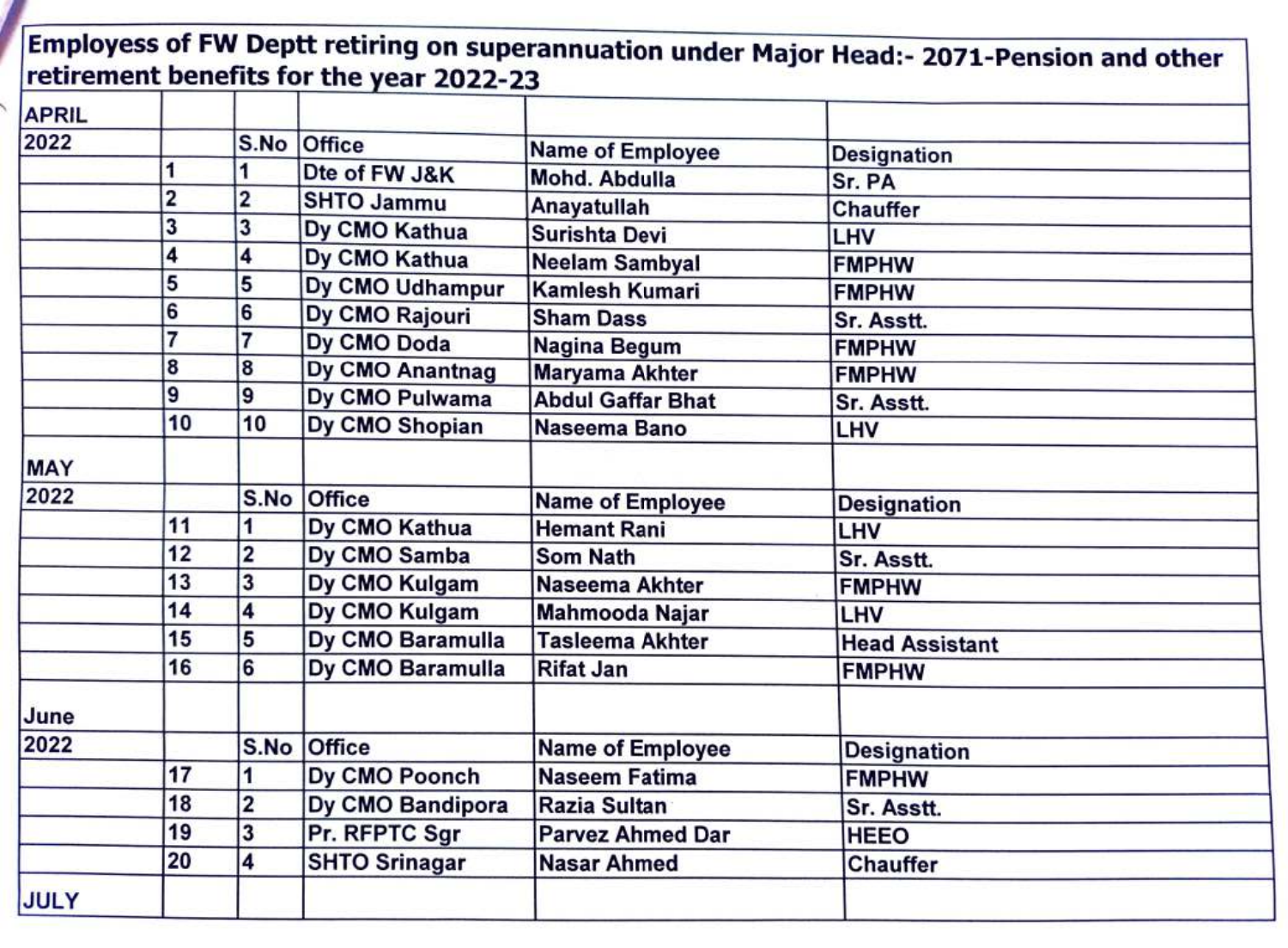| 2022             |    | S.No                    | <b>Office</b>          | <b>Name of Employee</b> | <b>Designation</b>    |  |
|------------------|----|-------------------------|------------------------|-------------------------|-----------------------|--|
|                  | 21 |                         | <b>SHTO Jammu</b>      | <b>ILLayas Ahmed</b>    | <b>Chauffer</b>       |  |
|                  | 22 | 2                       | Dy CMO Kathua          | <b>Pushpa Devi</b>      | LHV                   |  |
|                  | 23 | 3                       | Dy CMO Ramban          | Dr Mohd. Iqbal Bhat     | Dy CMO                |  |
|                  | 24 | 4                       | <b>Dy CMO Srinagar</b> | Syed Sammi Jan          | LHV                   |  |
| <b>AUGUST</b>    |    |                         |                        |                         |                       |  |
| 2022             |    |                         | S.No Office            | <b>Name of Employee</b> | <b>Designation</b>    |  |
|                  | 25 | 1                       | <b>Dy CMO Poonch</b>   | Dr Des Raj Changotra    | <b>DIO</b>            |  |
| <b>SEPTEMBER</b> |    |                         |                        |                         |                       |  |
| 2022             |    |                         | S.No Office            | <b>Name of Employee</b> | <b>Designation</b>    |  |
|                  | 26 |                         | Dy CMO Pulwama         | <b>Shakeela Bano</b>    | LHV                   |  |
|                  | 27 | 2                       | Dy CMO Jammu           | <b>Kamlesh Devi</b>     | LHV                   |  |
| <b>OCTOBER</b>   |    |                         |                        |                         |                       |  |
| 2022             |    | S.No                    | <b>Office</b>          | Name of Employee        | <b>Designation</b>    |  |
|                  | 28 |                         | Dte of FW J&K          | <b>Imtiyaz Ahmed</b>    | Warden                |  |
|                  | 29 | 2                       | Dy CMO Kathua          | <b>Krishan Kant</b>     | Sr. Asstt.            |  |
|                  | 30 | 3                       | <b>Dy CMO Doda</b>     | Dr Rakesh Kumar         | Dy CMO                |  |
|                  | 31 | 4                       | Dy CMO Anantnag        | <b>Shakeela Akhter</b>  | LHV                   |  |
| <b>NOVEMBER</b>  |    |                         |                        |                         |                       |  |
| 2022             |    | S.No                    | Office                 | <b>Name of Employee</b> | <b>Designation</b>    |  |
|                  | 32 | 1                       | Dte of FW J&K          | <b>Munawar Jabeen</b>   | <b>Head Assistant</b> |  |
|                  | 33 | 2                       | <b>SHTO Jammu</b>      | <b>Pritam Dass</b>      | <b>Chauffer</b>       |  |
|                  | 34 | 3                       | Dy CMO Rajouri         | Mohd. Zabir             | <b>NO</b>             |  |
| <b>DECEMBER</b>  |    |                         |                        |                         |                       |  |
| 2022             |    | S.No                    | <b>Office</b>          | <b>Name of Employee</b> | Designation           |  |
|                  | 35 | 1                       | Dte of FW J&K          | Ali Mohd. Dhobi         | Class-IV              |  |
|                  | 36 | $\overline{\mathbf{2}}$ | Dy CMO Kupwara         | Gh. Ahmed Dar           | JHI                   |  |
|                  | 37 | 3                       | Dy CMO Kupwara         | Fatima                  | <b>FMPHW</b>          |  |
|                  | 38 | 4                       | DY CMO Doda            | <b>Gulam Hussan</b>     | <b>DMEIO</b>          |  |
|                  | 39 | 5                       | Dy CMO Kishtwar        | Sarla Devi              | <b>FMPHW</b>          |  |
| <b>JANUARY</b>   |    |                         |                        |                         |                       |  |